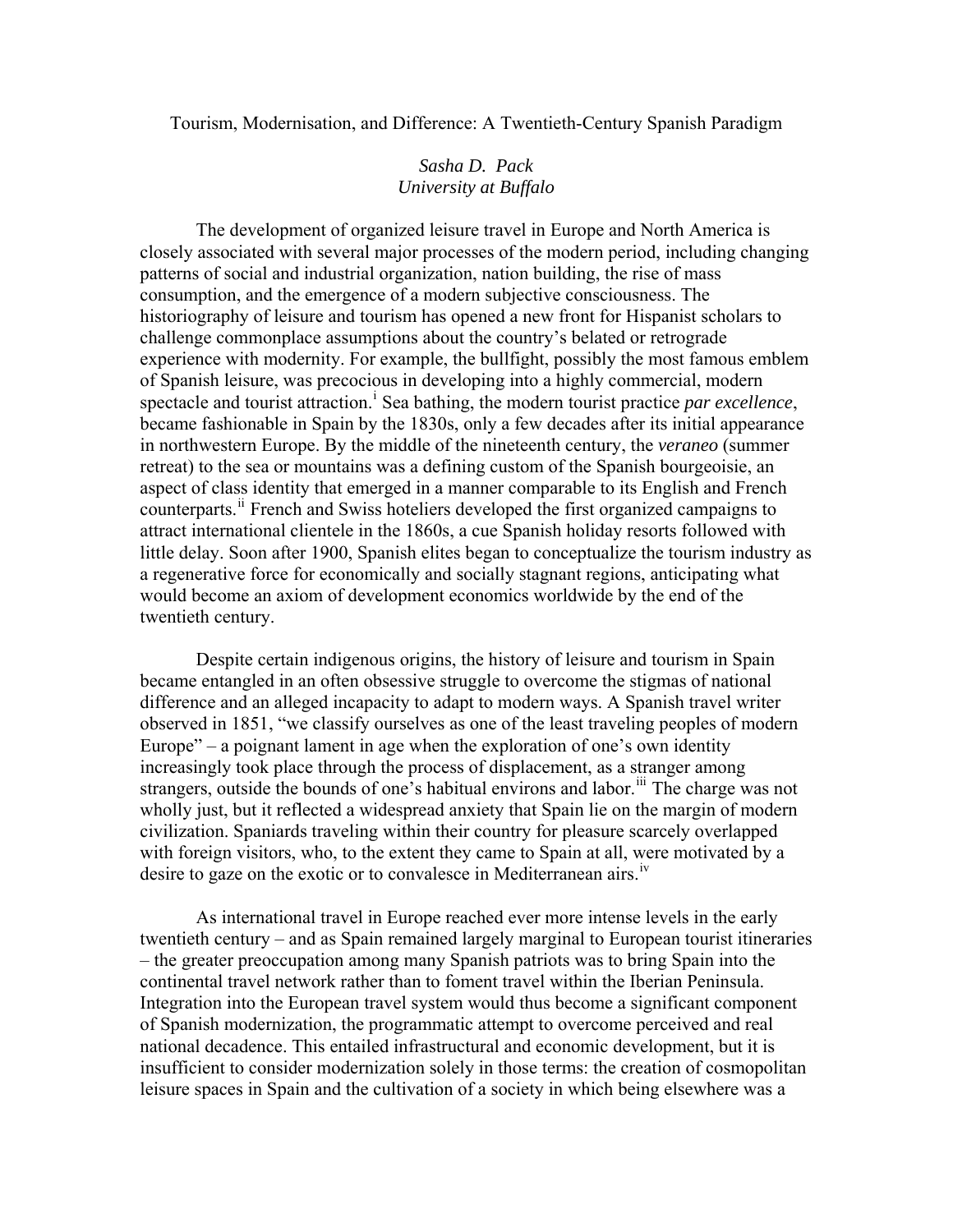standard complement to sessile routine were major aspects of this broad regenerative project.<sup>[v](#page-14-0)</sup> Successive promotional campaigns were not shy to exploit the exotic imagery of sun-soaked Spain received from romantic travelers of the previous century; the wellknown tourist slogan, "Spain is Different," developed in the late 1940s, was a direct inheritance of this. But the slogan was disingenuous, for what developers and government planners sought most of all was to present foreign tourists with a cosmopolitan and in some sense dissociated leisure experience – and to present the same to Spaniards. The convergence, albeit partial, of Spanish and cosmopolitan tourist practices over the course of the twentieth century has been one of the most dramatic processes of modern Spanish cultural history, with considerable consequences for European economic and political development.

## *Tourism and the Stigma of Difference*

The idiosyncrasy of Spanish tourism in 1900 lay not in its modes of practice or levels of industrial organization, but rather in the small number of foreign visitors combined with the zeal with which its institutions endeavored to court them. Throughout the nineteenth century, and despite the increased leisure movements among the indigenous population, *tourism* implied the arrival of the northern European. The original "tourists", young Englishmen of noble birth completing their education, had eschewed Spain, and though many romantic travelers were drawn there after 1840, they recorded their experiences as adventures in a strange and often inhospitable land rather than as leisured holidays.<sup>[vi](#page-14-0)</sup> The Spanish essayist Ramón Mesonero Romanos returned from an 1841 voyage to Belgium with the idea that "traveling *touristas*" could become "a wellspring of wealth" for Spain if only the country could improve "our roads, our lines of communication, personal safety, good inns and hotels, and the tolerance and good manners of our peasants."[vii](#page-14-0) Foreign tourists, as sources of wealth and as a new class of consumer-ambassadors, were the principal targets of incipient government and commercial attention to tourism. Organized initiatives to attract foreign tourists had appeared in Spain in the 1870s as they had in the thriving resorts of Switzerland and France, even though Spain on whole received many fewer travelers from abroad. Already a minor seaside resort for Spaniards, Málaga developed a campaign in 1897 to attract British and French visitors stationed in nearby Gibraltar and Tangier.<sup>[viii](#page-14-0)</sup> Within two decades, several other medium-sized Spanish cities had set about similar ventures, though the major mouthpieces of the international travel industry continued to brand Spain a destination for adventurous travelers tolerant of inconvenience and discomfort.<sup>[ix](#page-14-0)</sup>

The concepts of "regeneration" and "Europeanization" overwhelmed Spanish politics and social criticism in the early twentieth century, and it is in this context that the first Spanish state initiatives to promote tourism must be understood. In 1905, a group of liberal and conservative deputies led by the Count of Romanones established a "National Commission to Promote Artistic and Recreational Excursions of the Foreign Public." The Commission's advertising campaigns reinforced the reigning image of "sunny Spain", but they also helped to awaken an interest in local cultural and heritage. Historic restoration and preservationism had received state support since the mid-nineteenth century, but gained considerable momentum after 1900. The Marqués de la Vega-Inclán,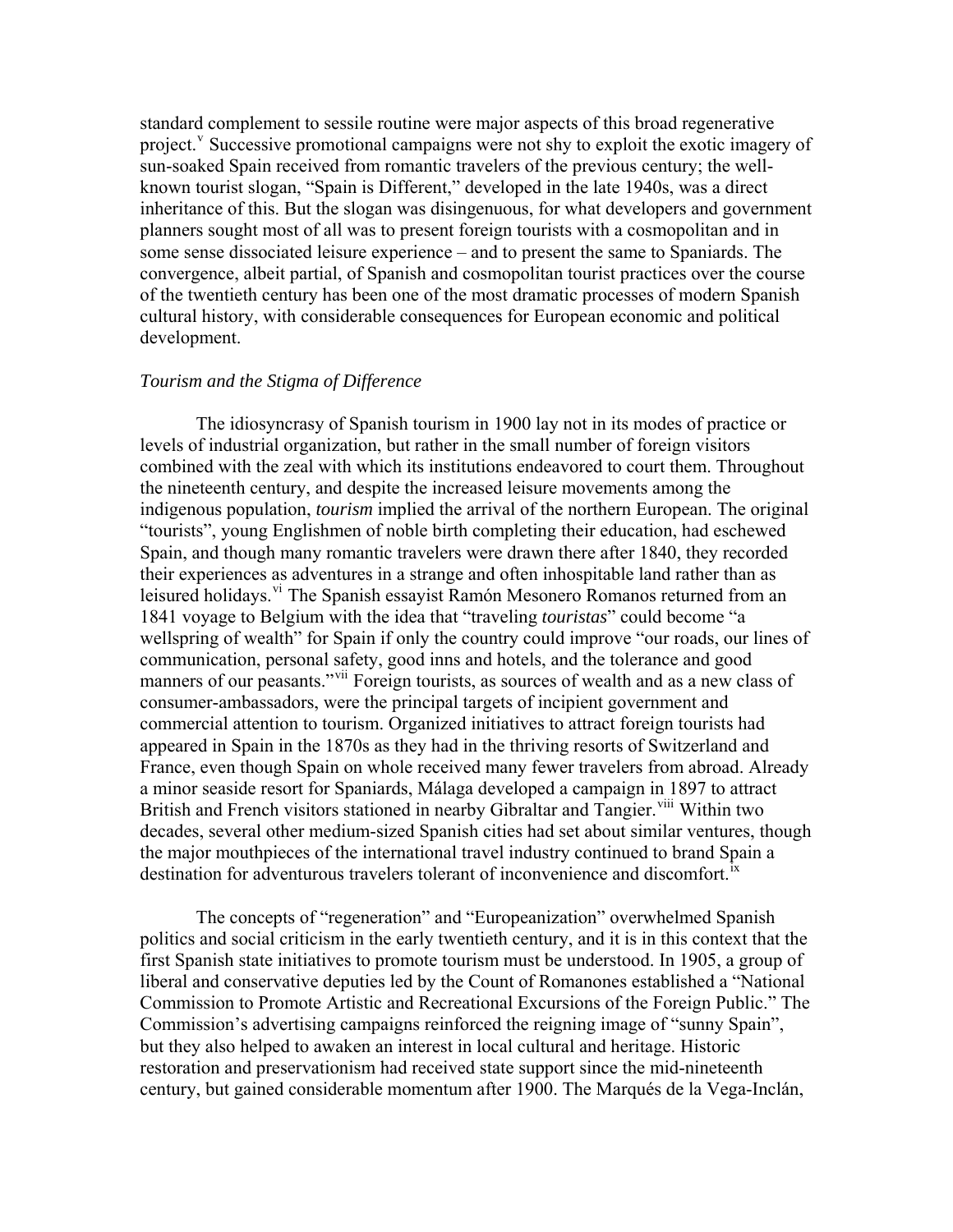scion of a prominent military family, dedicated himself to restoring historic sites, most notably the Toledo home of the Golden Age painter El Greco, and converting them into museums or thematic inns.<sup>[x](#page-14-0)</sup> Vega-Inclán led a group of enthusiastic parliamentarians and other national elites in support of further state involvement in promoting tourism, appealing to a style of regenerationist patriotism well in evidence in this proposal by a Catalan deputy to establish a "Spanish Circuit" touring itinerary:

> The living interests of this country, those anxious for progress … must second this initiative … so that … [Spain may] claim its rightful place among the CULTURED PEOPLES. $\frac{x_i}{x_i}$

By 1911, a group of likeminded figures had passed legislation to create the Royal Tourism Commissariat, the founding document of which cited "the admiration that the foreigner feels toward the Spanish artistic heritage" and the need to "give [it] adequate support within the demands of modern life."<sup>[xii](#page-14-0)</sup> The Regenerationist era produced a series of national laws regulating the tourism industry, requiring municipalities to provide tourist services and providing fiscal incentives for hotels to modernize.<sup>[xiii](#page-14-0)</sup> On balance, the modest program was significant less for its achievements than for its precocity, appearing five years before the French and Austrian governments became directly involved in tourism, and over a decade ahead of Italy and Switzerland. In contrast to those more established tourist destination countries, Spain's state institutions devoted to tourism appeared largely in advance of the tourists themselves. Official optimism was not unjustified, however, in view of the increasing vacation time and personal mobility of the era, the corresponding maturation of the travel industry, and the rise of the Mediterranean Riviera as a holiday destination for the European middle classes.

The state did have its role to play, particularly during the "era of cement and roads" of the Primo de Rivera dictatorship (1923-1930). Classically technocratic, the Primo government financed large infrastructural projects typically in the service of industrial interests. Though tourism as yet possessed no major industry pressure group, a clique of economists, businessmen, and nationalist intellectuals launched the short-lived bimonthly *El peregrino y el turista* in 1925 with the aim of forging a national corporate consciousness among those who stood to profit from tourism. In 1926, the Interior Ministry invoked the interests of tourism to justify major efforts to improve roads and public sanitation.<sup>[xiv](#page-14-0)</sup> Recreational motoring, though still a patrician hobby, enabled better access to remote vacation retreats. Perhaps most emblematic of this trend was the Parador at Gredos, an exclusive mountain resort near Ávila opened in 1928. The Gredos resort was one of Vega-Inclán's most enduring labours, modeled on the rural hotels of California, which combined local character and warmth with modern luxuries, healthy cuisine, and open air and green space. The Gredos project reflected the Marqués's interest in developing aristocratic rather than demotic leisure, and served as a gathering place for Madrid socialites, hunting parties, and on one occasion a place to plot an armed insurrection.<sup>[xv](#page-14-0)</sup> Exclusive though they were, Gredos and several other subsequently developed "Paradors" were perceived to be a national interest, opening remote regions to a new form of economic activity and setting a standard of quality for private hotels to emulate. Their management from the outset fell to a state bureau, the National Tourism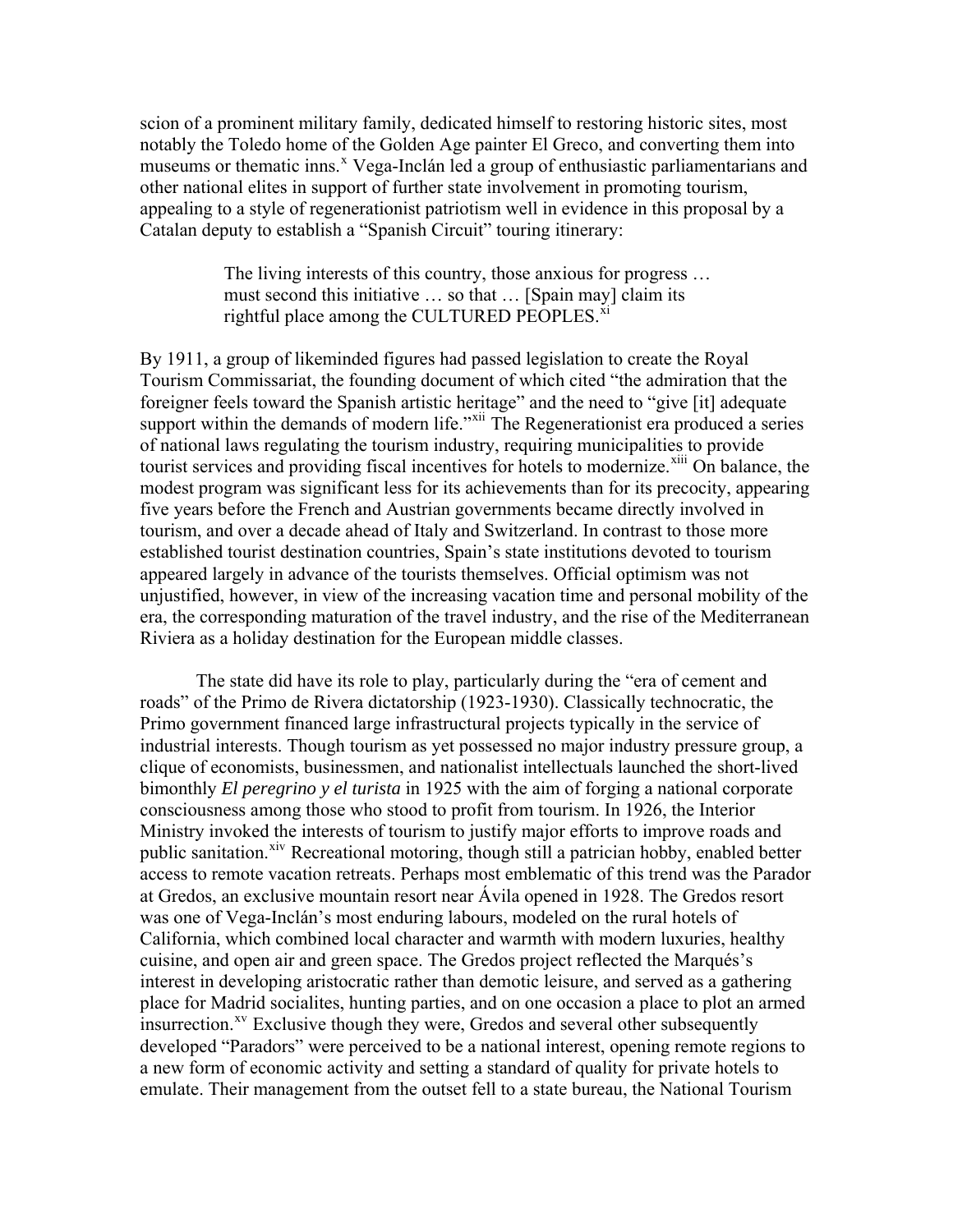Patronate, which replaced the Royal Commissariat in 1928, and they can be considered a component of the state-led modernization campaigns characteristic of the Primo de Rivera era. On assuming power in 1931, the Second Republic restructured and decentralized state oversight of tourism, but the Republic's most innovative initiative was to attain a seat on the League of Nations Tourism Committee despite representing a relatively insignificant country for world tourism. The committee brokered numerous bilateral and multilateral agreements to streamline the cross-border movement of recreational travelers and encouraged countries to treat such activity as a regular item of bilateral commerce <sup>[xvi](#page-14-0)</sup>

The broad cultural shift that would come profoundly to inform modern Spanish social, economic, and political history was a new fashion for the sun. Twentieth-century heliolatry supplanted older beliefs in the healing power of coldwater shock and the superior aesthetic of pale white skin. Attention to open park space and greater access to sunlight in urban design had been an element of late nineteenth-century social reform in much of northern Europe, and scholars have recognized an intersection of public health, sunlight, emancipated bodies, and mass politics in the subsequent decades.<sup> $xvi$ </sup> This ethos was increasingly put into practice at the seaside. German *Freikörperkultur* ("free body culture"), along with other similar cults elsewhere, were staples of Europe's *belle-époque* and helped to stimulate the seaside holiday industry. The Côte d'Azur, a resort originally developed in the 1870s as a mild winter retreat, drew ever larger summer crowds by the 1930s. The British seaside resort had by then amassed a long history, but novel to the 1920s was the ubiquitous image of the sun – rather than the parasol – in their promotional campaigns. An interwar advertisement for Bournemouth billed the English resort "a Mediterranean watering place."<sup>[xviii](#page-15-0)</sup> The French fashion designer Coco Chanel capitalized on the tanning fashion in the 1920s by introducing daring feminine swimwear, a reflection of and incitement to broader cults of youth and female liberation that would help demarcate an understood boundary between modern and traditional attitudes.<sup>[xix](#page-15-0)</sup>

Seaside leisure practices in Spain would begin to change along broader European patterns. Recorded by romantic travelers as places where the sexes did not mix, Spanish beaches became social settings where strangers displayed themselves to one another with diminished modesty. In San Sebastián, as elsewhere in Europe, the opaque waterborne carts for depositing unclad bathers discreetly into the sea fell into disuse.<sup>[xx](#page-15-0)</sup> Moral decay at the seaside was a topic of conservative clergy as early as 1913, when the future archbishop of Toledo Isidro Gomá y Tomás would refer to female sunbathers as "carnal goddesses" in a treatise on luxury and fashion.<sup>[xxi](#page-15-0)</sup> To others, such iniquity was billed as an attraction, though there is evidence that Spanish resort promoters took care to portray this as a foreign import. The sociologist Beatriz Parra describes an advertisement for San Sebastian in which a beach crowded with sunbathers in risqué costumes is foregrounded by an olive-skinned woman in a full bathing gown colored with the red and yellow stripes of the Spanish flag.[xxii](#page-15-0)

This blend of cosmopolitanism and exoticism captured the emerging identity of the nascent Spanish tourism industry. If Spaniards and foreigners were unlikely to shed the romantic imagery of a quasi-Saharan *finis terrae*, the appearance of some modern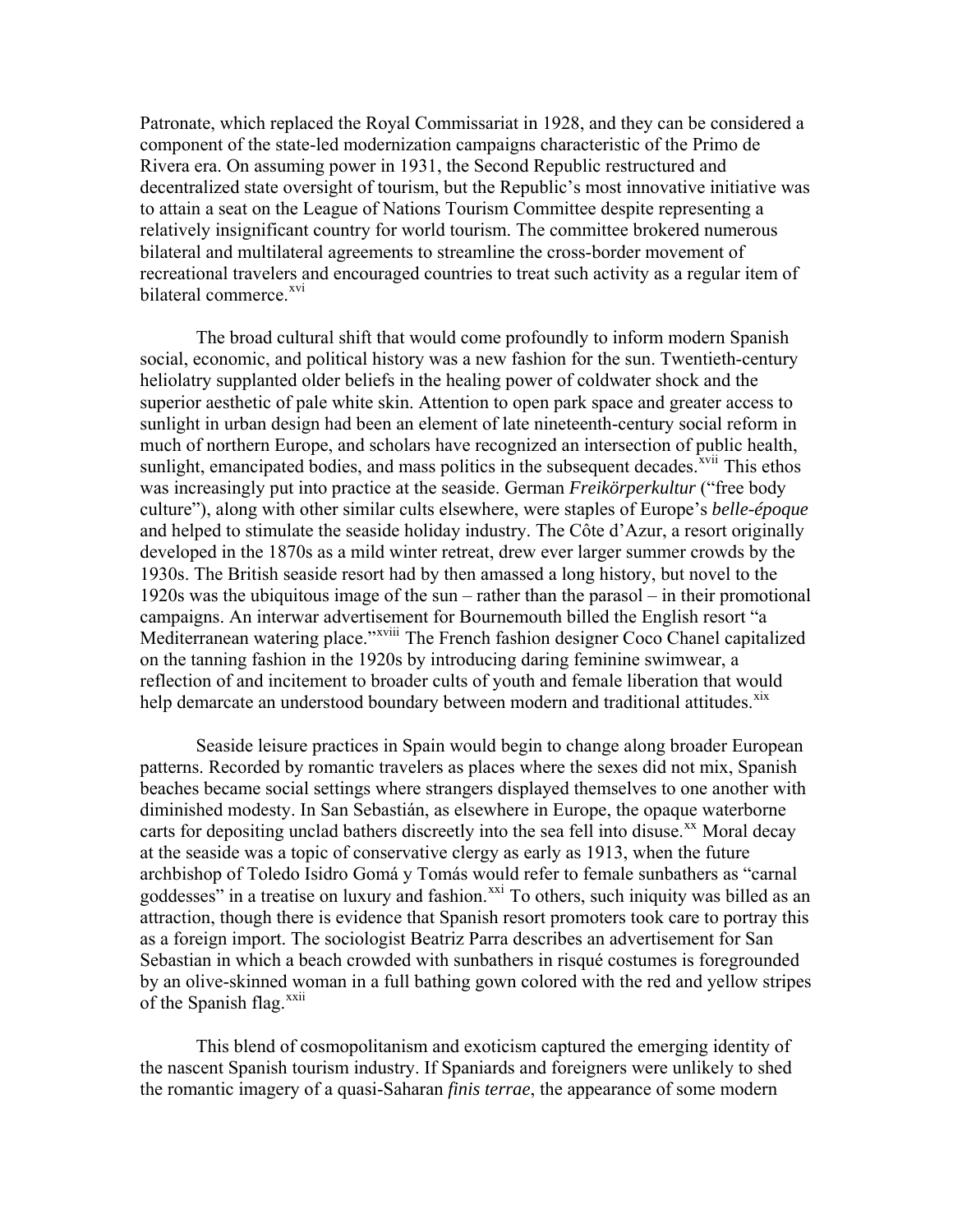European amenities attracted visitors both from Spanish cities and northern lands. One tourism poster from the 1930s bore the slogan: "The Romance of Africa, The Comforts of Europe."[xxiii](#page-15-0) According to government estimates, roughly 200,000 foreigners per year visited Republican Spain, of whom half were French and one-tenth were British.<sup>[xxiv](#page-15-0)</sup> San Sebastian, Santander, and other northern beaches continued to grow in popularity, though the exceptionally rainy Cantabrian coast faced increasing competition from Mediterranean regions. The coastline spreading outward in both directions from the southern city of Málaga was christened the Costa del Sol in 1930 to appeal to European tourists. The Costa Brava, stretching northward from Barcelona, was a regional watering hole since the latter nineteenth century, and began by the 1920s to attract foreigners, particularly Germans, to the emerging luxury resorts of S'Agaró and Tossa de Mar. The latter of these became known as the *"playa de los alemanes"* before a sharp decline in the ranks of German tourists after the onset of the Great Depression.<sup>[xxv](#page-15-0)</sup> Majorca, long a winter home for prosperous English retirees, became by the 1930s a destination of the British Worker Travel Association, an organization associated with the Labor Party designed to bring overseas holidays within the reach of the working classes.<sup>[xxvi](#page-15-0)</sup>

## *The Development of the Tourism Industry during the Franco Dictatorship*

The Civil War of 1936-1939 disrupted the accelerating trickle of leisure travel to Spain, though the issue of foreign tourism was never totally removed from the wartime agenda. Under the leadership of the rebel General Francisco Franco, the Nationalist zone began offering propaganda tours to battle sites and other important nationalist shrines in 1938 – a highly original and idiosyncratic propaganda exercise with significant implications for the Francoist war effort.<sup>[xxvii](#page-15-0)</sup> Coordinating efforts fell to Luis A. Bolín, the London correspondent for *ABC* who had chartered the plane that escorted Franco to Morocco to help launch the 1936 coup. Bolín had worked as a Nationalist press liaison during the war's early stages, and his tour operations were largely an extension of his activities with foreign journalists applied to a wider public. After Franco's military victory, Bolín's *Rutas de Guerra* became the *Rutas Nacionales*, which continued to operate overnight motorcoach excursions to many of Spain's historic cities, monuments, and scenic regions down to the end of the dictatorship. Moreover, the Civil War occasioned a revival of the cult of St. James the Apostle, Spain's patron saint, resulting in the rise of "pilgrim-tourists" coming on foot, by bus, by automobile, and even by air to his shrine at Santiago de Compostela. In contrast to other pilgrimages, the flock to Santiago de Compostela was unambiguously touristic, performed for the sake of spectacle and personal experience rather than healing and salvation. By the 1960s, the pilgrimage to Santiago de Compostela had grown into an annual event attracting Spaniards and foreigners in the hundreds of thousands.<sup>[xxviii](#page-15-0)</sup>

Yet despite its activism in this regard, Franco's New State would never attain much control over the tourism industry, which proved exceptionally resistant to the central industrial management that characterized Spanish economic policy in the 1940s. The Francoist government initially hoped it might be otherwise. When international tourism resumed in Europe after 1945, the regime prohibited foreign travel firms from contracting directly with Spanish hotels and private transport services. Instead, the law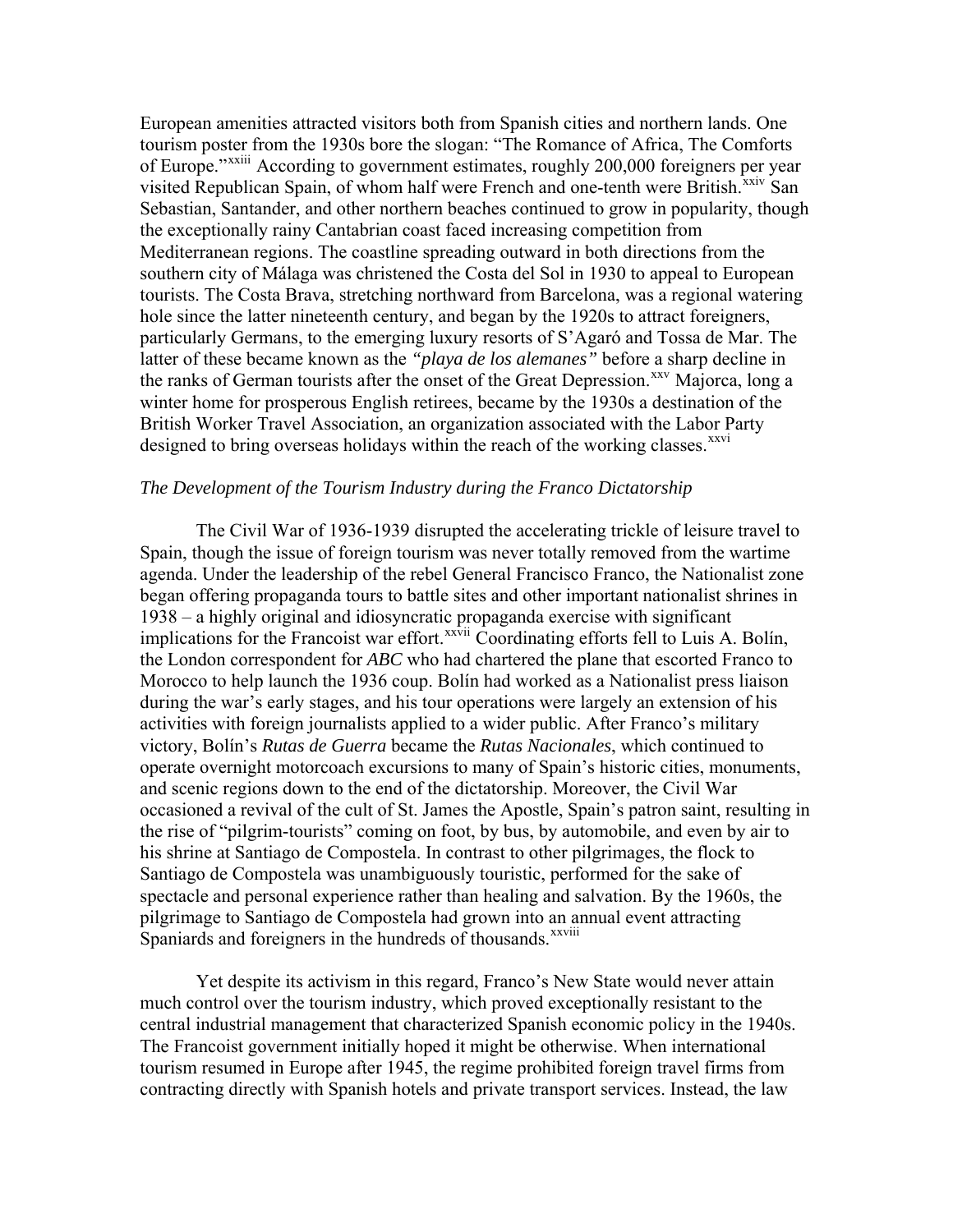required them to hire Bolín's outfit or another licensed Spanish travel agency to mediate all exchange with Spanish firms. From the Francoist perspective, this system offered several advantages: (1) it guaranteed that all fees be paid in foreign currency – which the regime desperately needed; (2) it protected the fledgling industry of small travel agents from being overwhelmed by large foreign agencies; (3) it channeled foreign tour groups toward regions and hospitality firms that were loyal to the regime; (4) it enabled travel agents to steer foreign tour groups away from places where severe war damage, repression, and hardship continued to serve as reminders of the difficulties of life in Spain even a decade after Franco's ascent.<sup>[xxix](#page-15-0)</sup> To the extent that foreign visitors would be tolerated, the regime hoped that they would be marshaled to further its economic and political agendas.

To the dismay of some ideologues, this National-Corporatist prescription clashed with the emerging realities of international tourism. The first travel agencies to show interest in Spain were British and American, among which few were willing to grant the Franco regime control over their customers' bookings. They demanded relatively smooth border processing, freedom of movement within Spain, freedom to deal directly with hotels and transport firms, and reasonable currency exchange rates. In the words of a British trade representative, Spanish law should be adapted to "enable a tourist with Cook's, or any other travel agent, to book in the same way as he does when he goes to France or Switzerland."<sup>[xxx](#page-15-0)x</sup> The system left little room for independent travelers reaching Spain by rail, car, ship, or air. Such passengers encountered suspicion and massive queues at customs points. One might have expected such conditions considering the regime's lingering concerns about the infiltration of exiled dissidents, but the situation did little to favorably impress the increasing numbers of curious visitors. In addition to inconvenience, foreign tourists were frequently subject to what amounted to legalized extortion when border agents required them to convert an extravagant amount of currency into Spanish pesetas at inflated exchange rates.<sup>[xxxi](#page-15-0)</sup>

Despite the large barriers to free travel in Spain, tourists and travel agents showed considerable interest in Spain, its vast coastline, low prices, and undiscovered appeal. Wartime advances in aviation and a new pool of experienced pilots made flights to the Mediterranean sun a realizable dream to many Europeans weaned in the interwar years on northern ocean resorts. The Spanish guarantee of virtually uninterrupted sunshine appealed to an emerging class of British holidaymakers, born of the Holidays with Pay Act of 1938, whose vacations were restricted to a predetermined two-week window. British travel firms began to scour Catalonia and Majorca for hotels willing to offer reduced rates in exchange for guarantees of business loans and a steady stream of clientele. By 1950 several British firms possessed direct contracts with Spanish hoteliers in blatant disregard of Spanish law.<sup>[xxxii](#page-15-0)</sup>

In this moment of great difficulty for the dictatorship, the tourist industry's interest in Spain was difficult to ignore. Many government officials began to consider the possibility that foreign tourism might mitigate some of the generalized hostility the Franco regime faced from several angles. The diplomatic corps was the most active in this regard. Spanish diplomats in Great Britain and France frequently commented on the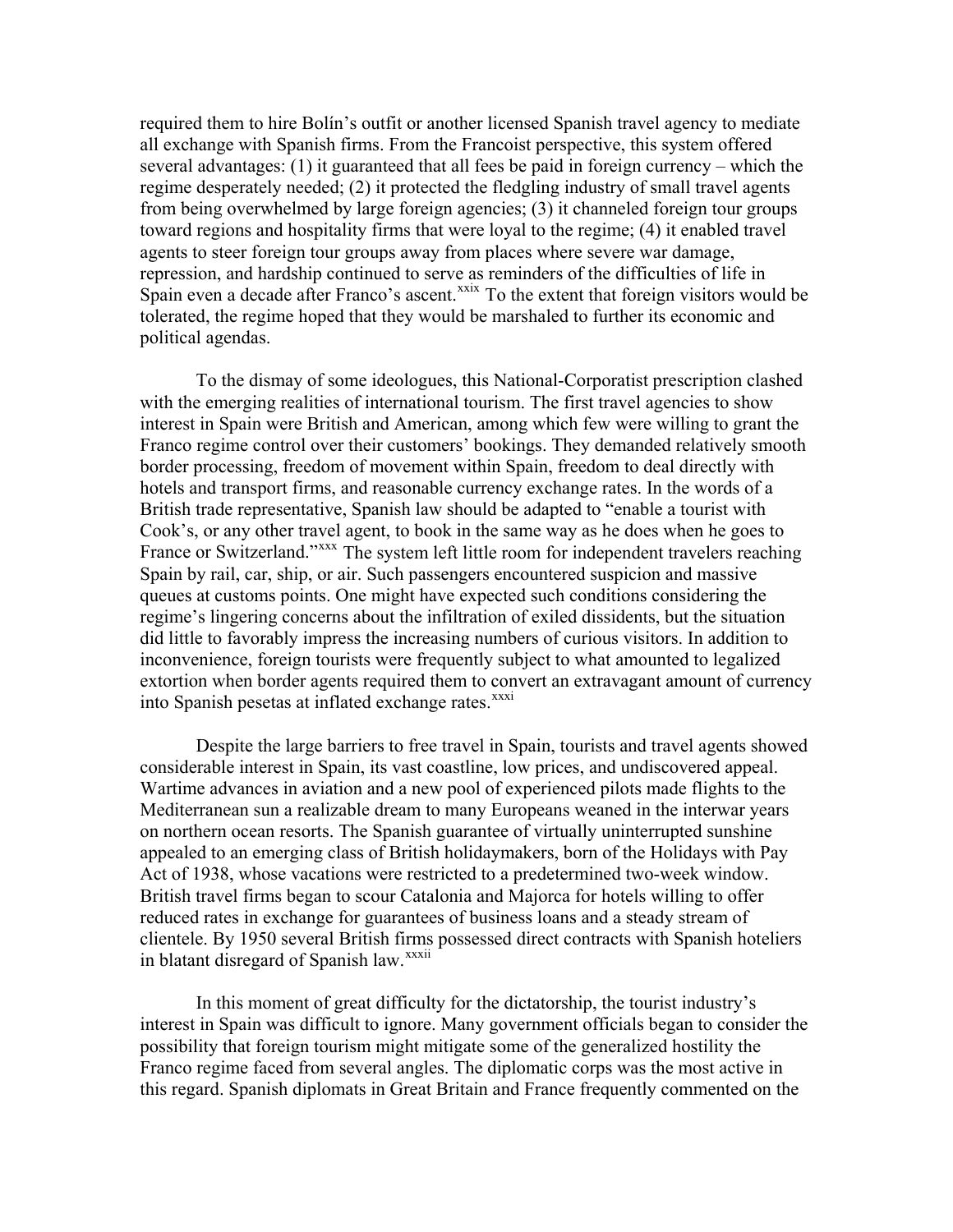political benefits to be gained from softening the restrictions on entry and acceding to the liberal business model of commercial tourism. There was also considerable economic incentive, especially as hopes faded that the United States might award Spain significant non-military aid. The Foreign Ministry found an unlikely bedfellow in Juan Antonio Suanzes, the powerful minister of industry and director of the massive umbrella state enterprise known as the INI. Suanzes directed his trade negotiators to cooperate with their British counterparts, and, jointly with the Foreign Ministry, created a preferential currency exchange rate for tourists.<sup>[xxxiii](#page-15-0)</sup> In addition, the INI infused Bolín's *Rutas Nacionales* with capital to expand the state fleet of touring autos and coaches and develop a large travel agency. The new firm, ATESA, would become the leading Spanish-owned car rental counter and over the coming decades its buses would shuttle innumerable tour groups from airport to hotel. For his part, Bolín assumed the role of the Spanish tourism industry's chief ambassador, forging ties with the American and British travel industries and adapting Spanish tourism to their exigencies. Travel industry leaders sounded the refrain that their interest in Spain was contingent on the availability of modest hotels that still met international standards of service and comfort, of swift customs procedures, and of an efficient transport system.<sup>[xxxiv](#page-15-0)</sup>

The two decades following the conclusion of World War II constituted the opportune moment to realize the longstanding dream of establishing Spain as an important tourist destination. The Spanish seaside enjoyed important competitive advantages *vis-à-vis* the older and more expensive Mediterranean resorts of France and Italy. At the same time, other potential competitors remained closed to tourism: Greece and Yugoslavia were slow to recover from their civil wars of the mid and late 1940s (as Spain recently had been, to be sure), and the Black Sea resorts had still to await the *Ostpolitik* of the 1960s before they could begin to capture a share of the prosperous Western tourist currencies. It was also in this period that the problem of distance was solved with the advent of popular passenger air service – a product of new aviation expertise gained in wartime and commercial techniques developed in the peace to follow. Passengers from Europe's wealthier and climatically drearier regions could now reach the sunny Mediterranean in a matter of hours. The charter flight permitted tour runners to operate at maximum efficiency (much to the consternation of the major European airlines, which fought to restrict the legal status of such flights until 1960). $\frac{xx}{xy}$  As the operation of charter flights became, in the words of an airline executive, "a mass production affair," the cost of a Spanish holiday dropped precipitously for European consumers. Loosened restrictions on charter flights can be seen as part of a wave of liberalization in Western Europe that also included the creation of the Common Market in 1958 and relaxation of currency exchange restrictions. In contrast to its fate directly following World War II, Spain would not entirely miss this wave of liberalization and integration of the late 1950s. Spain joined the OEEC in 1958 and within three years fell in line with most West-European standards for customs procedure.<sup>[xxxvi](#page-16-0)</sup>

 The tourism industry gave the regime the strength and confidence to participate in this European wave of liberalization. Annual increases in tourism were constant throughout the 1950s, and, although the phenomenon was not as visible to the general public as it would later become, it was not lost on economists. By 1954, government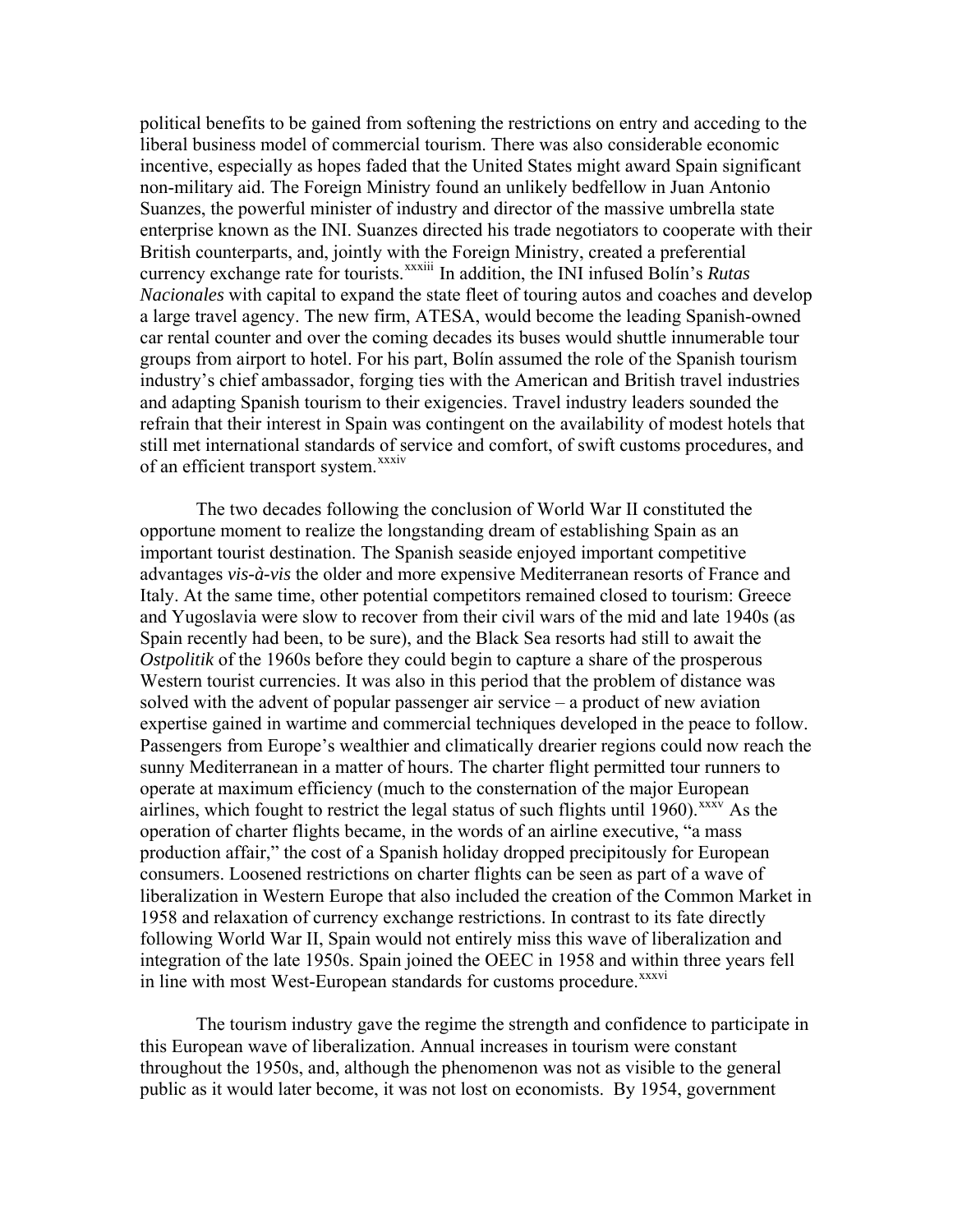economists were exploring the possibility that tourism revenue might fully neutralize Spain's debilitating commercial deficit.<sup>[xxxvii](#page-16-0)</sup> The main obstacle was a massive black market for the Spanish currency, as foreign (principally British) travel agencies had learned how to acquire pesetas at price well below even the preferential tourist rate. Possibly half of tourist revenue in 1954 arrive through illegal channels, with the effect of fueling inflation without increasing national purchasing power for foreign goods. The situation continued only to worsen. In 1957 and 1958, official statistics reveal the paradoxical situation whereby revenue fell dramatically even though the number of foreign visitors continued to rise.<sup>[xxxviii](#page-16-0)</sup> Government and industry officials were not blind to this disturbing trend: the Ministry of Information and Tourism routinely monitored the discrepancy between underground and official tourist exchange values and industry journals decried the illicit practices. The British ambassador acknowledged in 1958, "To an increasing extent, peseta notes are being purchased at unofficial rates outside Spain."<sup>[xxxix](#page-16-0)</sup> Meanwhile, as the country suffered an inflationary crisis, foreign currency reserves were rapidly depleting. A general devaluation in 1959 was necessary to stabilize the peseta and eliminate the black market, and the promise of increased tourism revenues as a result softened the pain of such a plan.

 The 1959 devaluation coincided with deregulation of package-tour air charters across Western Europe, launching a second phase of acceleration in the European—and in particular the Spanish—tourism economy. This catapulted Spain past France in foreign tourist volume in 1960 and past Italy in 1964, briefly to the status, as the Franco regime's triumphalist publicists phrased it, of "world's foremost tourist power."<sup>[xl](#page-16-0)</sup> Over the 1960s, tourism extended to new coastal zones around Málaga, Alicante, the Canary Islands, and the pilgrimage route to Santiago de Compostela. The 2.8 million foreigners to arrive in 1959 became 19 million in 1969. Tourist revenue covered two-thirds of the Spanish trade deficit over that period.<sup>[xli](#page-16-0)</sup> The revenue also provided the most valuable collateral for obtaining loans from the World Bank and other international agencies to finance the decade's rapid development.<sup>[xlii](#page-16-0)</sup>

 For tourists, the travel experience soon would be simplified as charter air travel became routine and the Spanish government invested in the expansion of the nearby Gerona airport. By 1960, several other coastal nuclei had opened up: runways suitable for mid-sized aircraft opened at Alicante, Málaga, and Almería. At each of these airfields, the large majority of arriving flights were non-scheduled charter operations originating in northern Europe. From there, tour groups typically were greeted by a buoyant guide and led onto a bus that whisked them to the hotel, usually very close to the beach. The journey itself – no doubt adventuresome for many on board – fostered comradeship within each tour group. Package tourists earned certain infamy for their propensity to travel in packs throughout the duration of their stay, to sample local culture in contrived and highly mediated settings, and to drink alcohol copiously. The latter habit was in part a product (at least in the British case) of regulated price floors that left each group with a surplus of spending money readily convertible to spirits. Of course, to overgeneralize is unjust to the many foreign tourists who sought more individual forms of "selfexpression."[xliii](#page-16-0)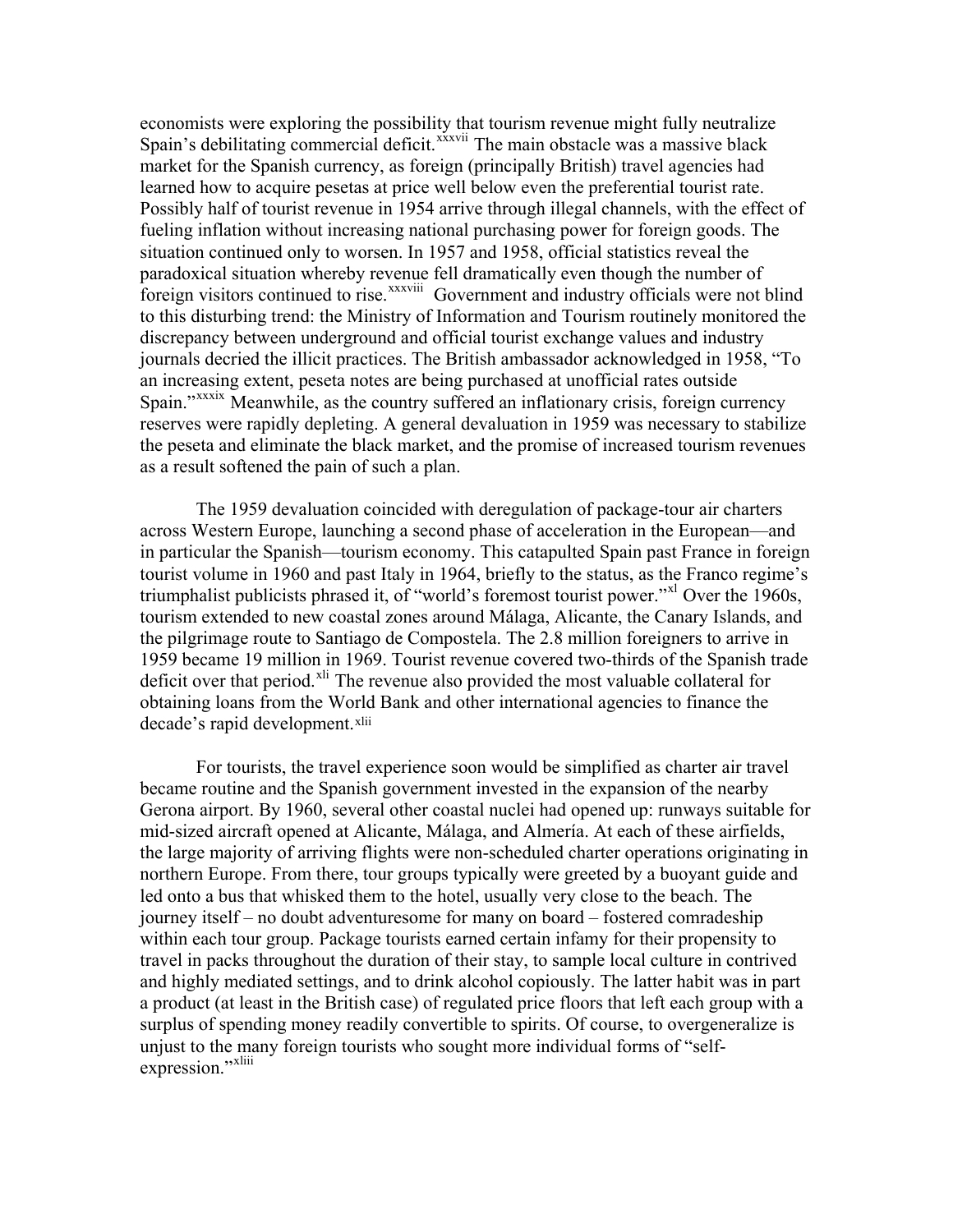The collective aspect of popular British tourism would lead to important consequences for the development of the Spanish hospitality industry. British tour groups lodged together, with hotels offering volume discounts to tour organizers in exchange for booking guarantees. Laws requiring Spanish travel agents to mediate the process were frequently ignored; as annual routines became well established by the early 1950s, neither the Spanish hotelier nor the foreign tour organizer desired to share his profits with an increasingly unnecessary middleman. Government appeals to the hotelier's "moral duty" to support the National-Corporatist scheme and protect the peseta from free exchange were ineffective, yet the regime lacked the bureaucratic machinery required for much punitive enforcement. Government inspectors stationed in the burgeoning tourist centers of Catalonia and the Balearic Islands tended to be tied more to local business interests than to obsolescent ideologies engineered in Madrid. Maintaining central *dirigisme* was a minute concern in these areas compared with luring foreign investment in coastal tourism. Although foreign firms did not sink much capital in the form of direct investment, they provided Spanish entrepreneurs with construction loans in exchange for price guarantees. The Spanish role in the postwar European tourism economy as receptor rather than vendor was thus cemented. With a few exceptions, Spanish travel agents would be relegated to the fledgling position of organizing *ad hoc* local excursions for interested tourists.<sup>[xliv](#page-16-0)</sup>

## *Sea, Sun, and Concrete*

The seaside holiday was far the major draw for most non-Spaniards who entered Spain in the second half of the twentieth century. Surveys of the period indicated that upwards of 85 percent of Spain's visitors came primarily for its sun and beaches, and trends in hotel development corroborate this.<sup>[xlv](#page-16-0)</sup> The industrial character of a Spanish holiday, with its emphasis on collective trips and precise commercial organization, overshadowed any number of individual experiences motoring or trekking through less developed regions and absorbing the genius of Iberian art and architecture. Entire coastal villages sprouted in the 1960s with lowbrow commerce, restaurants given to "international cuisine" of largely unregulated quality, and nightclubs anything but Spanish in inspiration.<sup>[xlvi](#page-16-0)</sup> In one popular joke, an English woman recounted to her friend that she had taken her holiday in Majorca; when her friend enquired where that was, she replied, "I don't know; I went by plane."<sup>[xlvii](#page-16-0)</sup>

Franco's Spain, though many principled observers would have preferred otherwise, was forced to accommodate a European leisure culture thoroughly imbued with a libertine and social-democratic ethos. Resort villages and hotels needed to provide efficient service, modern comfort, and ready access both to the beach and to the transport infrastructure, all at low cost to consumers. This emphasis was reflected architecturally in the boxlike aesthetic and functionalist uniformity of most of the new edifices, which typically had no rapport with the older, pre-resort appearance of coastal towns. In contrast to the hitherto dominant style of Spain's coastal villages, resort architecture featured square lines and laid stress on open space and sunlight. Lines of access, vision, and transport drew visitors and their gazes toward the waterfront rather than the village center. The better hotels drew from the archetypes of international modernism – such as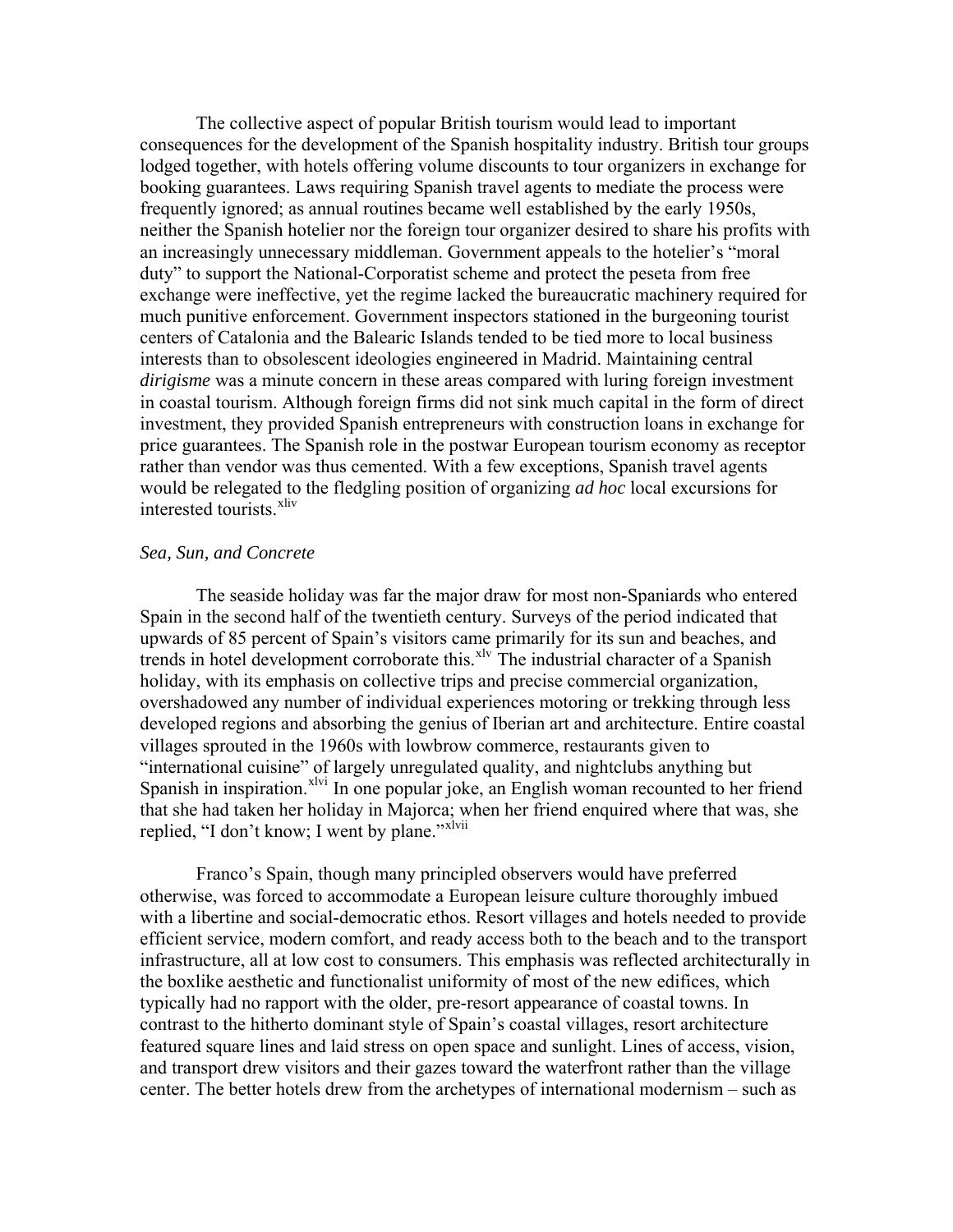Le Corbusier's United Nations building and the iconic Hilton Hotels, combining large glass facades, private balconies oriented toward the sea, and sunlit green spaces outfitted with gardens, pools, and other recreational facilities.<sup>[xlviii](#page-16-0)</sup>

Yet such models were far too elegant to be applied in the majority of Mediterranean Spain's tourist enclaves. Built hastily and under considerable pressure from land speculators and foreign tour operators, the hotels were with a few exceptions poor imitations of high modernism. The economics of high-volume, low-cost tourism thwarted ambitions of quality in urban design. The rapid sale of coastal agricultural terrains to land speculators drove prices upward, and as a result the objective of maximising tourist volume and density quickly overshadowed pretensions of inventing another Côte d'Azur. The Franco government has often received blame for failing to prevent the "architectural horrors" that beset Spanish coasts. In fact, the regime had adopted urban development laws mandating green space, height restrictions on buildings, and the provision of municipal services. The general disregard for such laws frustrated urban planners and tourism authorities in Madrid throughout the 1960s. As provincial delegations continually reported "clandestine" touristic developments proliferating with no state approval, Francoist officials quarreled over how better to enforce the law. Along the southern littorals, the resort village that fully met legal urban-planning standards was a rarity by the mid-1960s, though a decade later this problem had been partially ameliorated through a system of improvements and retroactive approvals.<sup>[xlix](#page-16-0)</sup>

The retrograde modernism to overtake Spanish resort areas was accompanied by a new cosmopolitan liberality concerning norms of social comportment and of displaying the body. As we have seen, revealing female swimming costumes had been a favored target of some conservative clergy since the early twentieth century. By the 1950s, the issue had become much magnified and expanded while the politics surrounding it had morphed considerably. The two-piece bikini, a postwar French invention, received its name from the Micronesian site of early nuclear bomb tests that might blind the unprepared eye. This fashion innovation captured what the French leisure sociologist Jean-Didier Urbain identified as the "polynesification" of the postwar European beach. The French resort chain *Club Méditerranée*, which established its first enclave in Majorca, exemplified this, mobilizing the techniques and desires of modern consumer society to forge what its founder ca[l](#page-16-0)led an "antidote to civilization."

As the European beach experience increasingly mingled Gauguinian atavism with industrialized pleasure, the Franco regime clung to its identity as a guardian against what many ideologues considered modern moral decadence. The resulting conflict unfolded over the course of the next two decades, with moral autarkists struggling in vain against a nexus of commercial interests, diplomatic considerations, and a growing xenophilia among the younger generation of Spaniards. Seaside tourists of the postwar mould flouted the notions of sexuality that had become dominant in Spanish society in the 1940s. As moral authorities sought to close what they feared was a widening gulf between sex and love in the minds of youth, the optics of the cosmopolitan beach threatened to counteract such efforts.<sup>[li](#page-16-0)</sup> State law rendered with studious precision what constituted acceptable seaside attire, requiring women to wear skirts, men to wear pants,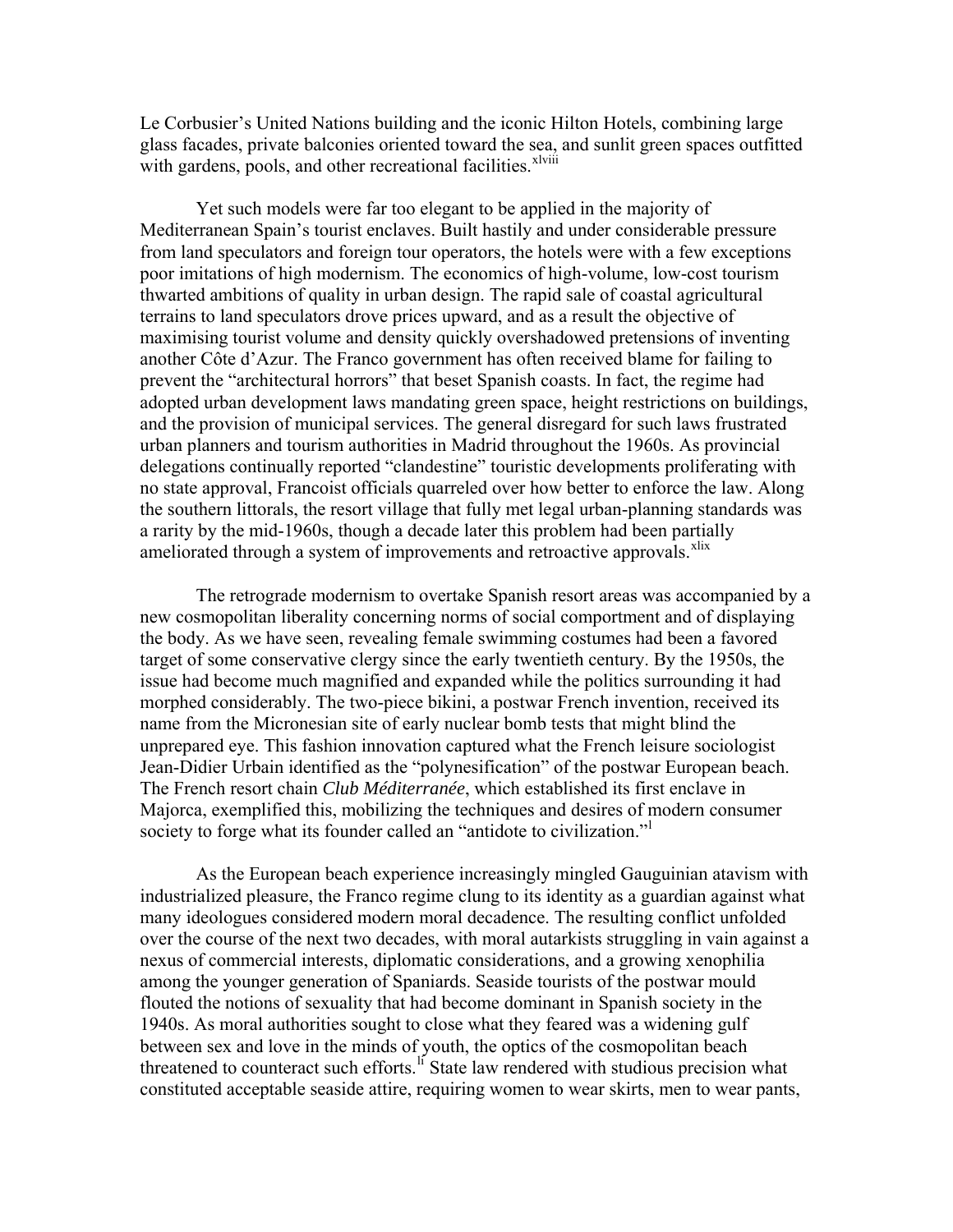and all chests and backs to be covered. Clergy close to the regime advocated further legislation dividing all beaches into male and female sides.<sup>[lii](#page-16-0)</sup> Regime economists and tourism office directors exerted pressure in the opposite direction, citing the overriding concern to present the Spanish "as a modern people, open to all initiatives and receptive to all suggestions."<sup>[liii](#page-16-0)</sup>

The Franco regime was eager to abdicate its role as mediator of this incipient culture war. Existing public morality laws were never repealed but decisions regarding their enforcement were systematically devolved to the local level. The central government sustained an uneasy balancing act throughout the 1950s, issuing stern warnings against "unhygienic bathing practices" aimed at domestic audiences while assuring travel agencies abroad that restrictive laws were rarely enforced. The second claim was usually the more accurate one: Mediterranean resorts on the whole were more lax, while the older resorts of the northern Atlantic coast, vacation home to many domestic elites, were somewhat more vigilant. <sup>[liv](#page-16-0)</sup> As a rule, local police were instructed by their supervisors to leave tourists alone. The overriding goal of such policies was to avoid giving ammunition to the alleged "anti-Spanish" coalition of Communists and tourism interests in other Mediterranean countries that so preoccupied the Franco regime. Pressure from local citizens sometimes compelled police to hassle tourists for gross violations of local moral standards, such as walking into stores and cafes in beach attire, and exhibiting lewd sexual behavior.<sup>[lv](#page-16-0)</sup> While many of the older generation fretted over the erosion of public decorum, youth moved, in the words of a Costa del Sol restauranteur, "from a totally prohibitive world into one of perhaps exaggerated freedom."<sup>Ivi</sup> The zeal with which young Spanish men chased women tourists formed the subject of much late-Franco light cinema, including Ramón Torrado's *Un beso en el puerto*, and led one disgruntled Spanish *novia* from the Costa del Sol town of Tajos to invent the following satire of a well-known tourist slogan: *Tajos, ciudad de invierno, en*  el verano cuernos. <sup>[lvii](#page-16-0)</sup>

Rather than accede to the demands of some orthodox conservatives that beach tourism be curtailed, the ministry sought to appease the conflict by promoting a kind of touristic pluralism. Under the direction of the liberal reformer Manuel Fraga, the Ministry of Information and Tourism encouraged municipalities distant from major receptor regions to vie for a share of the expanding market. To this end, the ministry provided modest loans and subsidies for town beautification, festivals, and monument restoration. It supported religious tourism, the restoration of religious sites, and the pilgrimage route to Santiago de Compostela. The Parador project begun in the 1920s expanded considerably in the late Franco period; 60 were opened between 1963 and 1977, bringing the total to 95. They were with few exceptions distant from major tourist resorts and formed a bucolic contrast to the steely high rises of Benidorm and Torremolinos. During these years, Paradors received roughly one million overnight visitors annually, slightly over half of them being Spanish. Most individual Paradors catered predominantly to either foreign or domestic clients, a pattern of segregation that also characterized most coastal resorts.<sup>[lviii](#page-16-0)</sup>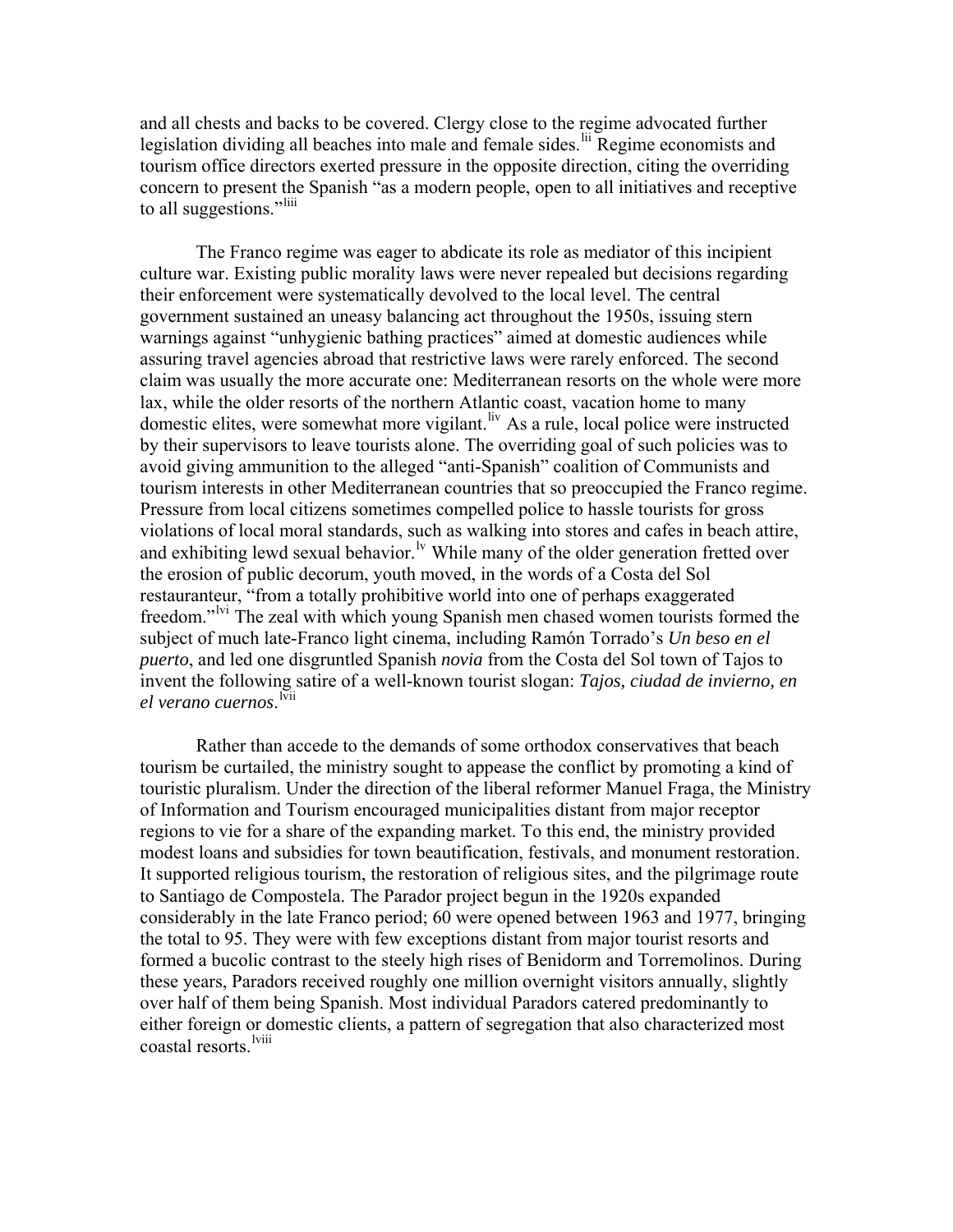Although Spanish tourists were not yet a major addition to the cosmopolitan ambience of many resorts, their rising participation in the "leisure civilization" of postwar Europe was extremely significant. Liberal elements of the Franco government indeed regarded access to leisure travel as "a means to demonstrate upward mobility" and also to create markets for tourism in stagnant regions untouched by the new prosperity. <sup>[lix](#page-16-0)</sup> Automobile ownership rose considerably in the 1960s with the introduction of the SEAT 600, the Francoist *Volkswagen* that carried millions of prosperous families of Spain's growing urban middle classes to *veraneos* on the mountains and coasts. The Spanish travel agent rediscovered his vocation in serving a newly affluent Spanish population. Long having struggled to find a role in an industry founded principally on reception and hospitality, this branch of the tourism sector now possessed a growing clientele of Spaniards looking to make travel bookings. In 1966, the government took the not uncontroversial step of legalizing the sale of international package tours to Spaniards – causing alarm to those with a stake in preserving the receptive character of the sector, but having the effect of further integrating Spain into the international tourism economy. The weak peseta meant that extended travel abroad remained limited to the wealthy at first, but this would change in the latter decades of the twentieth century as the Spanish currency became stronger and youth became increasingly attuned to the notion of a European Spain. In the mean time, the growing urban middle classes provided markets not only for new resort development, but for interior tourism as well. Transplanted urban dwellers returned to their family villages or took in the pastoral romanticism of rural Spain in short excursions.

 Most emblematic of the age, and therefore of the gathering momentum of change in Spanish society, was the beach. By the late 1960s, paradoxically, taking a holiday at a Spanish beach resort was to many Spaniards a badge of cosmopolitan sophistication. In the words of one advertisement, "Spaniards are taking their summer holidays on the Costa Brava just like everybody else."<sup>Ix</sup> The "imported modernities" of insouciance and heliolatry were no longer the monopoly of foreign tourists. The first bikini to flash across a Spanish cinema screen was worn, appropriately enough, by a German actress, but by the end of the decade even state newsreels depicted Spanish women modeling the primitive garment.<sup>[lxi](#page-16-0)</sup>

Frequently referred to in public discourse as the "tourist miracle", the cascade of tourists to descend on Spanish coasts led to excess and degradation. By the late 1960s, complaints of drunkenness, illegal drug use, noise, and delinquency were frequent, revealing a growing disillusionment with the freewheeling *España a go-gó* of the late-Franco period. Government publicists emphasized that overall tourism revenue continued to rise, but overbuilding meant that individual tourists paid less and resorts became too crowded. Scholars, journalists, and local administrators began to voice their concerns, but the momentum of massive construction and the promise of unbridled seaside pleasure were difficult to curtail.<sup>Ixii</sup> Few were the Spaniards who did not see the racy advertisements of the resort development firm Sofico, which from 1962 until its ignominious demise in 1974 sold Costa del Sol real estate to Spaniards and foreigners on promises of large returns on the investment. Sofico became an important face for Spain abroad – as a slogan declared, "*Sofico es España*" – but was best known for flooding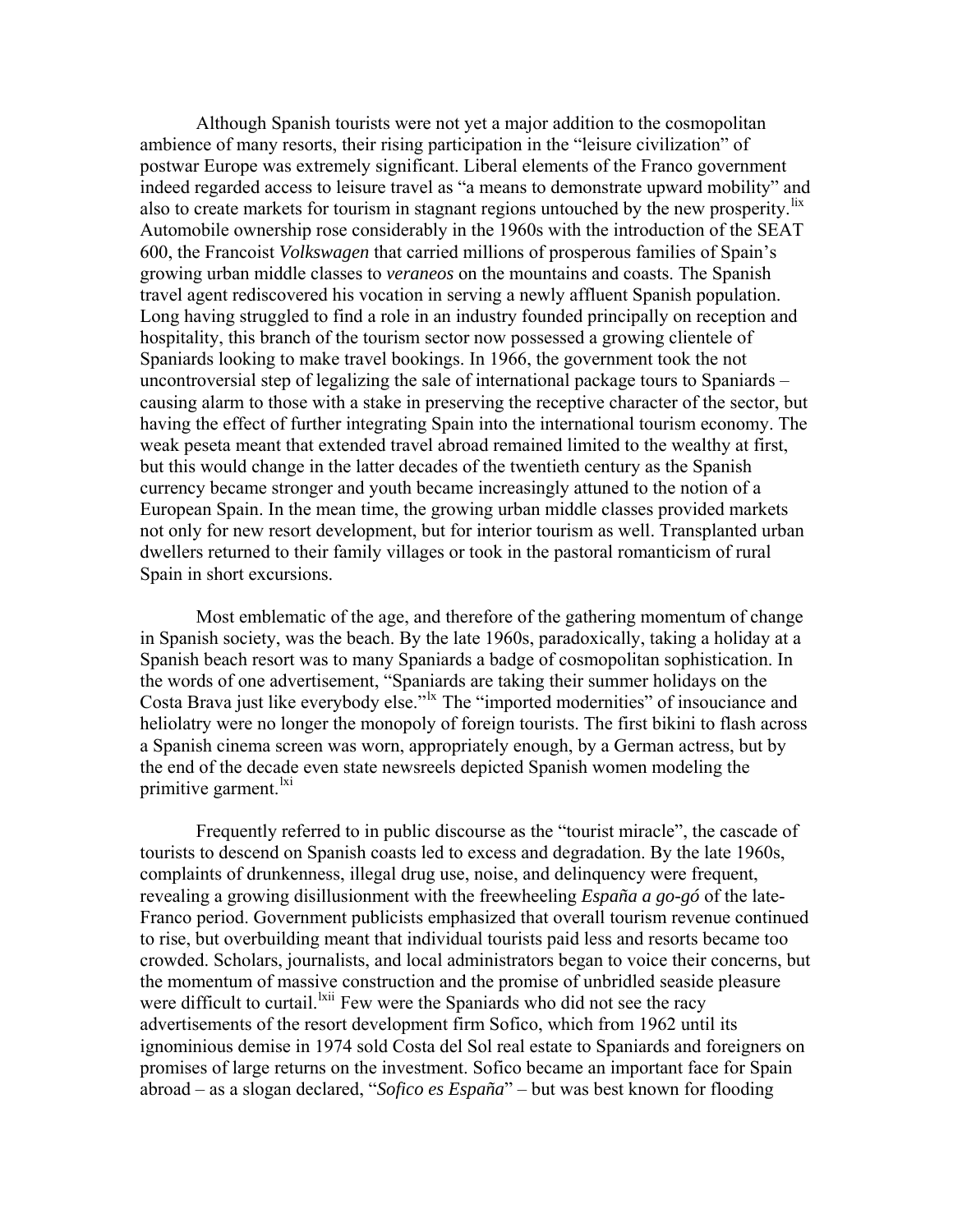Spanish advertising media with images of waterskiing, sunbathing, and "*noches locas*" full of dancing and revelry. The "new way of living on holiday" was designed for Spain's "modern family", and was sharply contrasted with "classic, that is, monotonous vacations."

Such advertising became more prevalent in the early 1970s – a reflection not of the firm's success but rather of its desperation as it struggled to recover its investments in the increasingly overbuilt region. The Ministry of Information and Tourism, which would not survive the post-Franco reshuffling of the civil bureaucracy, had become closely associated with Sofico, permitting it to continue luring investors despite knowledge of its insolvency. When it could no longer deny the scandal, the ministry emphasized the damage the affair might do to the good name of Spanish tourism abroad, and of Spain itself – in other words, the chief preoccupation of state tourism bureaus since they first appeared in 1905. It was only the nascent opposition press that showed sensitivity to the new class of small Spanish investors who had fallen victim to irrational exuberance and corruption.<sup>[lxiii](#page-16-0)</sup>

The Sofico scandal in some sense marked the end of the "tourist miracle". To be sure, tourism continued to expand in terms of volume and revenue, and, apart from a brief slowdown during the oil shock of 1973-74, there was little discernible change in industry trends during and after transition to democracy. The Socialist governments of the 1980s continued to diversify Spain's tourist attractions, developing art museums and national parks, among others, though the beach remained the largest single draw. <sup>Ixiv</sup> But in democratic Spain, the intensity with which Spaniards grappled with the notion of difference withered, and with it the political charge of tourism. Spain was now more or less fully integrated into the European travel network, and currents of domestic tourism converged as never before with those of foreigners. Moreover, Sofico laid bare the excesses of overbuilding and cheap package tourism. As a result, tourism as a political good, as an emblem of progress and modernization, had reached its limit.

 $\overline{a}$ 

i<sup>i</sup> Alet Valero, "El turismo de playa en España entre 1850 y 1950", in eds. Andrés García Lorca and Francis Fourneau, *Desarrollo regional y crisis del turismo en Andalucía* (Madrid: Casa de Velázquez, 1994), 297-329. On the spread of sea bathing for leisure, see John Towner, *An Historical Geography of Recreation and Tourism in the Western World, 1540-1940* (London: J. Wiley, 1996), 172, and Alain Corbin, *The Lure of the Sea: The Discovery of the Seaside in the Western World* (Berkeley and Los Angeles: University of California Press, 1994). Two major studies on leisure and the construction of class identity are John K. Walton, *The English Seaside Resort: A Social History, 1750- 1914* (New York: St. Martin's Press, 1983), and Douglas Mackaman, *Leisure Settings: Bourgeois Culture, Medicine, and the Spa in Modern France* (Chicago: University of Chicago Press, 1998).

i Adrian Shubert, *Death and Money in the Afternoon: A History of the Spanish Bullfight* (New York: Oxford University Press, 1999), 9-12.

iii The quotation is from Antonio María Segovia, *Manual del viajero español de Madrid a París y Londres* (Madrid: [?], 1851), 16. The subjective motives of the modern tourist are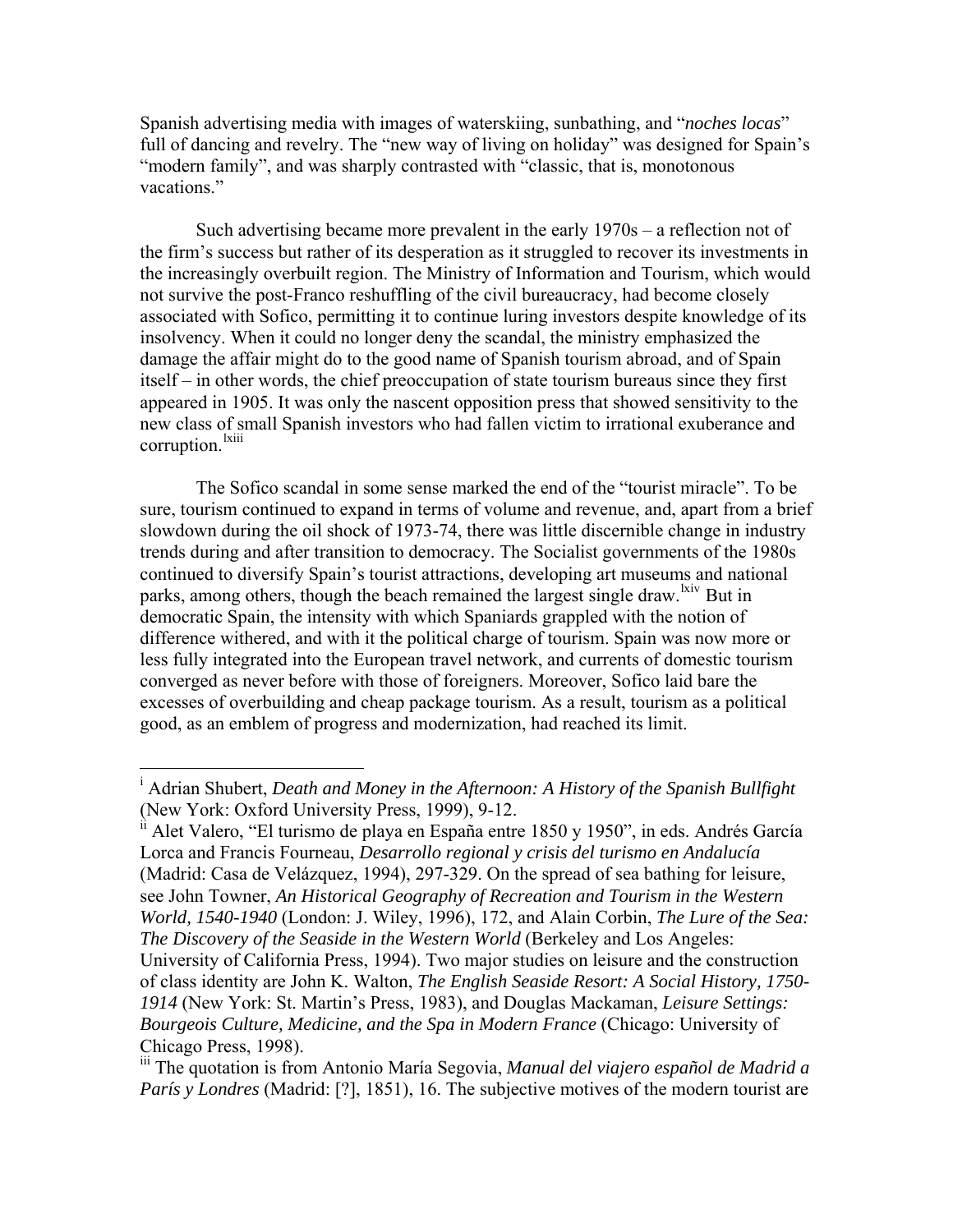theorized in Dean MacCannell, *The Tourist: A New Theory of the Leisure Class*, (New York: Schoken Books, 1976). For a more recent comment, see Rudy J. Koshar, *German Travel Cultures* (Oxford: Berg, 2000), 207-212.

<span id="page-13-1"></span> $\overline{a}$ 

iv See M. Barke and J. Towner, "Exploring the History of Leisure and Tourism in Spain," in eds. M. Barke, et al., *Tourism in Spain: Critical Issues* (Wallingford, UK: CAB International, 1996), 3-31; John Pemble, *The Mediterranean Passion: Victorians and Edwardians in the South* (Oxford: Clarendon Press, 1987).

 $\sigma$ <sup>v</sup> On the concept of "elsewhereness" as an aspect of modern life, see Orvar Löfgren, *On Holiday: A History of Vacationing* (Berkeley and Los Angeles: University of California Press, 1999), and Shelley Baranowski and Ellen Furlough, eds., *Being Elsewhere* (Ann Arbor: University of Michigan Press, 2001).

vi See, for example, the travelogues of Richard Ford, and Pemble, *The Mediterranean Passion.*<br><sup>vii</sup> Ramón Mesonero Romanos, *Recuerdos de un viaje por Francia y Bélgica en 1840 à* 

*1841* (Madrid: Oficinas de la Ilustración Española y Americana, 1881), quoted in Enrique Obregón, "El turismo rancio en España," *Historia y vida*, 24: 245 (1988), 106.

viii M. Barke and L. A. France, "The Costa del Sol," in eds. Barke and Towner, *Tourism in Spain*, 267.

<sup>ix</sup> Carmelo Pellejero Martínez, "Antecedentes históricos del turismo en España (1900-1950)," in ed. Carmelo Pellejero Martínez, *Historia de la economía del turismo en España* (Madrid: Civitas, 1999), 40. x

 Rosa Cal, "La recuperación de los monumentos históricos para acrecentar el turismo," *Historia y comunicación social*, 8 (2003), 7-19.

xi Marqués de Marianao, *Consideraciones acerca de la necesidad del Fomento del Turismo, fuente de riqueza nacional, mediante la formación del gran "Circuito Español* (Barcelona: Imprenta de Juan Vidal, 1910), 8.

xii Exposition of the Royal Decree of June 20, 1911, quoted in Vicente Traver Tomás, *El Marqués de la Vega-Inclán* (Madrid: Fundación Vega-Inclán, 1965), 113.

xiii Juan Carlos González Morales, "La Comisión Nacional de Turismo y las primeras iniciativas para el fomento del turismo: La industria de los forasteros (1905-1911), *Estudios Turísticos*, 163-164 (2005), 20-24.

<span id="page-13-0"></span>

<sup>xv</sup> Ana Moreno Garrido, "Turismo de élite y administración turística de la época (1911-1936), *Estudios Turísticos*, 163-164 (2005), 33-41. On the "Gredos Plan" of Falangist leader José Antonio Primo de Rivera, see Stanley G. Payne, *Fascism in Spain, 1923-1977* (Madison: University of Wisconsin Press, 1999), 171-173.

xvi Sasha D. Pack, *Tourism and Dictatorship: Europe's Peaceful Invasion of Franco's Spain* (New York: Palgrave, 2006), 31.

xvii See Ken Worpole, *Here Comes the Sun: Architecture and Public Space in Twentieth-Century European Culture* (London: Reaktion Books, 2000); Fred Gray, *Designing the Seaside* (London: Reaktion Books, 2006).

xviii Lina Lenček and Gideon Bosker, *The Beach: The History of Paradise on Earth* (New York: Viking, 1998), 185-195, and Gray, *Designing the Seaside*, 31-34; Marc Boyer, "*La mesure des flux touristiques au niveau régionale et local*," in Association Internationale d'Experts Scientifiques du Tourisme, *La mesure des flux touristiques: Rapports présentés*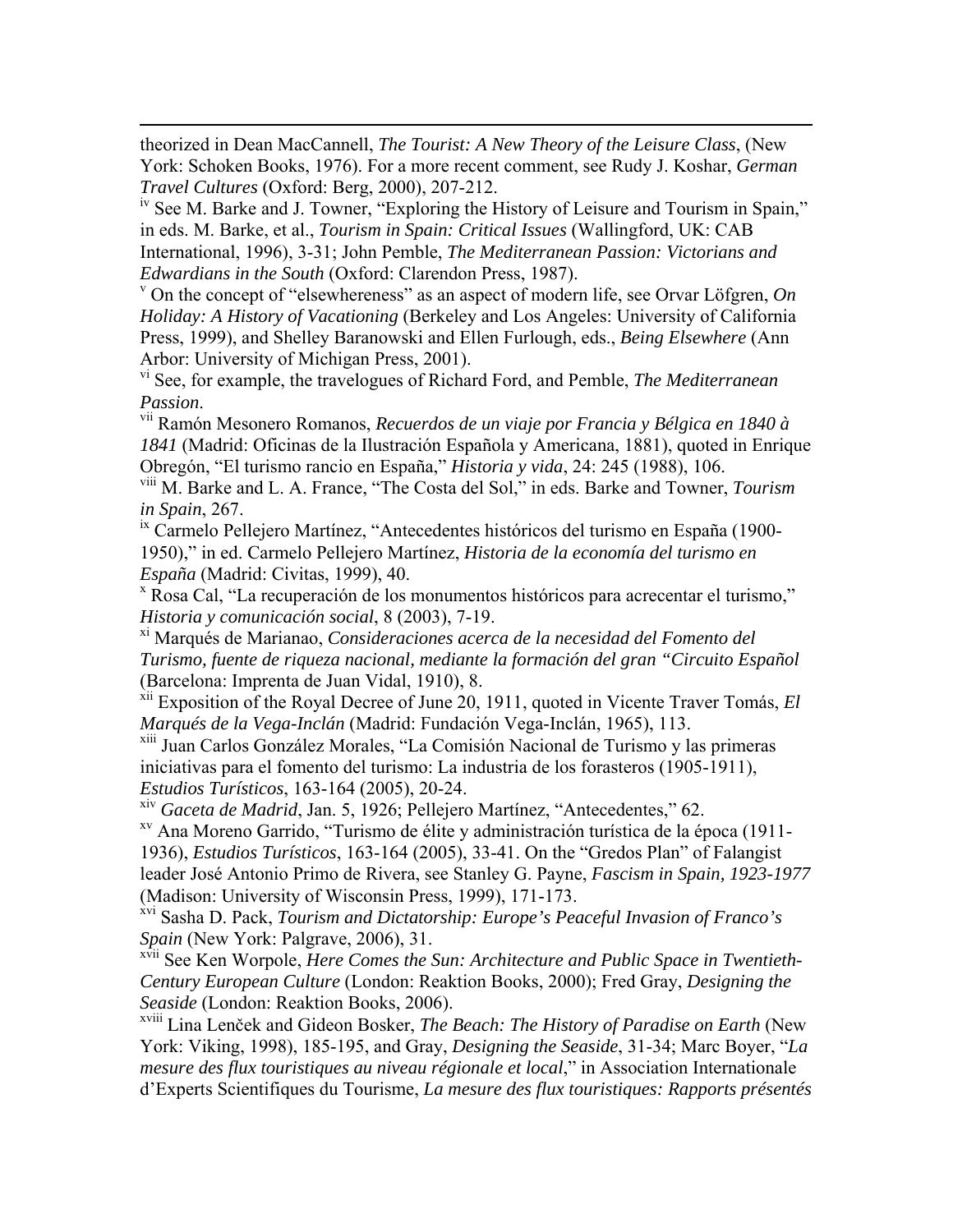<span id="page-14-0"></span>*au onzième Congrès de l'AIEST* (Bern: Gurten, 1961), pp. 108-109; Steven Braggs and Diane Harris, *Sun, Fun, and Crowds: Seaside Holidays Between the Wars* (Stroud, UK: Tempus, 2000), 52.

xix On the history of female swimwear in twentieth-century Spain, see Beatriz Parra, "La mujer y el traje de baño a lo largo del siglo XX," *RS: cuadernos de realidades sociales*, 57-58 (2001), 189-218. A general discussion of the politics of female fashions in interwar France is Mary Louise Roberts, "Samson and Delilah Revisited: The Politics of Women's Fashion in 1920s France," *American Historical Review*, 98: 3 (June 1993), 657-684.<br><sup>xx</sup> John K. Walton, "The Waters of San Sebastián: Therapy, Health, Pleasure, and

Identity, 1840-1936," in eds. Susan C. Anderson and Bruce H. Tabb, *Water, Leisure, and Culture: European Historical Perspectives* (Oxford: Berg, 2002), 44-45; Valero, "El turismo de playa," 300.

xxi Isidro Gomá y Tomás, *Las modas y el lujo ante la ley cristiana, la sociedad, y el arte* (Barcelona: Librería Tipográfica y Católica, 1913).

xxii Parra, "La mujer," 196-197.

 $\overline{a}$ 

xxiii Instituto de Estudios Turísticos, *Catálogo de cartels oficiales de turismo, 1929-1959* (Madrid: Ministerio de Industria, Turismo, y Comercio, 2005), 46.

xxiv Compiled from figures in Jorge Vila Fradera, *Hoteles, hoy* (Barcelona: Editur, 1961), 32; Luis Fernández Fuster, *Historia general del turismo de masas* (Madrid: Alianza, 1991), 277; and Luis Lavaur, *Turismo de Entreguerras*, v. 2 (Madrid: Instituto de Estudios Turísticos, 1980), 50.

xxv Barke and France, "The Costa del Sol," 266; "Plan de Promoción Turística de la Costa Brava," internal report of the Dirección General de Turismo, 1974, Archivo General de la Administración (henceforth, AGA) 3: 49.22/59882.

xxvi Barton, *Working-class Organisations*, 199.

xxvii See Sandie Holguín, " 'National Spain Invites You': Battlefield Tourism during the Spanish Civil War," *American Historical Review*, 110: 5 (Dec., 2005), 1399-1426.

xxviii Sasha D. Pack, "The Camino de Santiago and the Paradox of National Catholicism in Modern Spain," in *Nation and Conflict in Modern Spain: Essays in Honor of Stanley G. Payne* (Madison: Parallel Press, 2007).

xxix These goals are outlined in correspondences from the Undersecretary of Foreign Affairs to the Spanish Embassy in Washington of May 24 and June 5, 1939 (AGA 10: 26.02/12625). The regime's concern to preserve the strict currency exchange system was reiterated in a circular of Dec. 20, 1951, entitled "Aviso a las Agencias de Viajes"

(Archivo del Ministerio de Asuntos Exteriores, R-5183, Exp.3). xxx John Walker to Mariano de Yturralde (Spanish Director General of Economic Policy), June 19, 1948, Archivo del Ministerio de Asuntos Exteriores, R-5104, Exp. 6. xxxi Pack, *Tourism and Dictatorship*, 43-44.

xxxii This process is described in Roger Bray and Vladimir Raitz, *Flight to the Sun* (London: Continuum, 2001), 55-67.

xxxiii The document establishing the preferential exchange rate is found at AGA 10: 26.02/8994, folder PE 3/7. For the wider context of Spanish trade policy in the late 1940s, see Fernando Guirao, *Spain and the Reconstruction of Western Europe, 1945- 1957* (New York: St. Martin's Press, 1998).

xxxiv Pack, *Tourism and Dictatorship*, 59.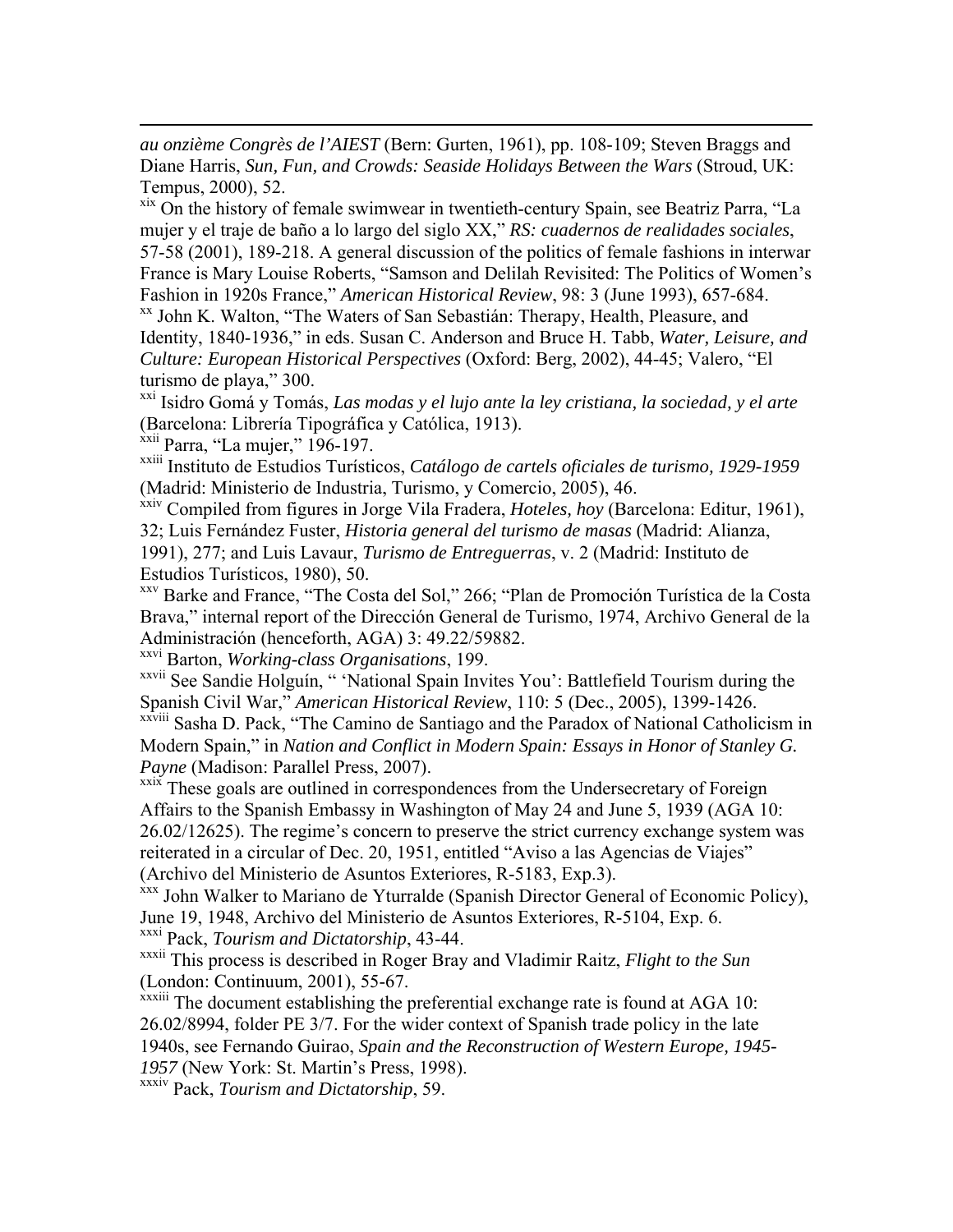<span id="page-15-0"></span> xxxv See Peter Lyth and Marc L. J. Dierikx, "From Privilege to Popularity: The Growth of Leisure Air Travel Since 1945," *The Journal of Transport History*, 15: 2 (1994), pp. 97- 116.

xxxvi General overviews of document requirements at European borders are given in John Torpey, *The Invention of the Passport* (New York: Cambridge University Press, 2000), 147-149, and Daniel C. Turack, *The Passport in International Law* (Lexington, Mass.: Lexington Books, 1972).

xxxvii See, for example, Juan Plaza Prieto, *Turismo y balanza de pagos* (Madrid: Ministerio de Información y Turismo, 1954).

xxxviii Carlos Barciela, *et al.*, *La España de Franco (1939-1975): Economía* (Madrid: Síntesis, 2001), p. 199.

xxxix Sir Ivo Mallet, British Ambassador to Madrid, to British Foreign Office, 16 January 1958, Public Record Office, FO 371/136674.

xl See, for example, Manuel Fraga, *Memoria breve de una vida política* (Barcelona: Planeta, 1980), p. 225.

xli J. A. Martínez Serrano, *et al.*, *La economía española, 1960-1980* (Madrid: H. Blume, 1982), p. 208.

xlii Miguel Figuerola Palomo, "La transformación del turismo en un fenómeno de masas: la planificación indicativa (1950-1974)," in ed. Carmelo Pellejero Martínez, *Historia de la economía del turismo en España* (Madrid: Civitas, 1999), p. 98.

<sup>xliii</sup> An interesting exploration of individualism among package tourists is Sue Wright, "Sun, Sea, Sand, and Self-Expression: Mass Tourism as an Individual Experience," in eds. Hartmut Berghoff, *et al.*, *The Making of Modern Tourism: The Cultural History of the British Experience, 1600-2000* (New York: Palgrave, 2002), 181-202. xliv Pack, *Tourism and Dictatorship*, 60

xlv See, for example, data cited in Joan Cals, *Turismo y política turística en España* (Barcelona: Ariel, 1974), 44.

xlvi One particularly damning description is found in Arseni Gibert, *El Crac turístico de la Costa Brava* (Gerona: Cámara Oficial de Comercio e Industria de Gerona, 1972).

xlvii Robert Graves, *El fenómeno del turismo* (Madrid: Editora Nacional, 1964), 9.

xlviii An excellent elaboration of resort architecture in one region is José Miguel Morales Folguera, *La arquitectura del ocio en la Costa del Sol* (Málaga: Universidad de Málaga, 1982), esp. pp. 21-27, 72-99. On the uses of sunlight and open space in twentieth-century public architecture, see Worpole, *Here Comes the Sun*, esp. 49-68.

xlix For a fuller discussion, see Pack, *Tourism and Dictatorship*, 169-175.

l Jean-Didier Urbain, *Sur la plage: Moeurs et coutumes balnéaires* (Paris: Payot, 1994),

151; Ellen Furlough, "Packaging Pleasures: Club Méditeranée and French Consumer Culture, 1950-1968," *French Historical Studies*, 18: 1 (Spring, 1993), 65-81.

 $\frac{1}{11}$  A rich account of male-female relations in Spain in the 1940s is Carmen Martín Gaite, *Usos amorosos de la postguerra española* (Barcelona: Anagrama 1987), 91-115.

lii See Rafael Abella, *La vida cotidiana bajo el regimen de Franco* (Madrid: Temas de Hoy, 1996), 110-111.

liii "Plan Nacional de Turismo. Estudios preliminares" (1952), AGA 3: 49.02/14415. liv This was the judgment of the popular French travel writer Doré Ogrizek, in *McGraw-Hill Pocket Travel Guides—Spain* (London: McGraw-Hill, 1955).